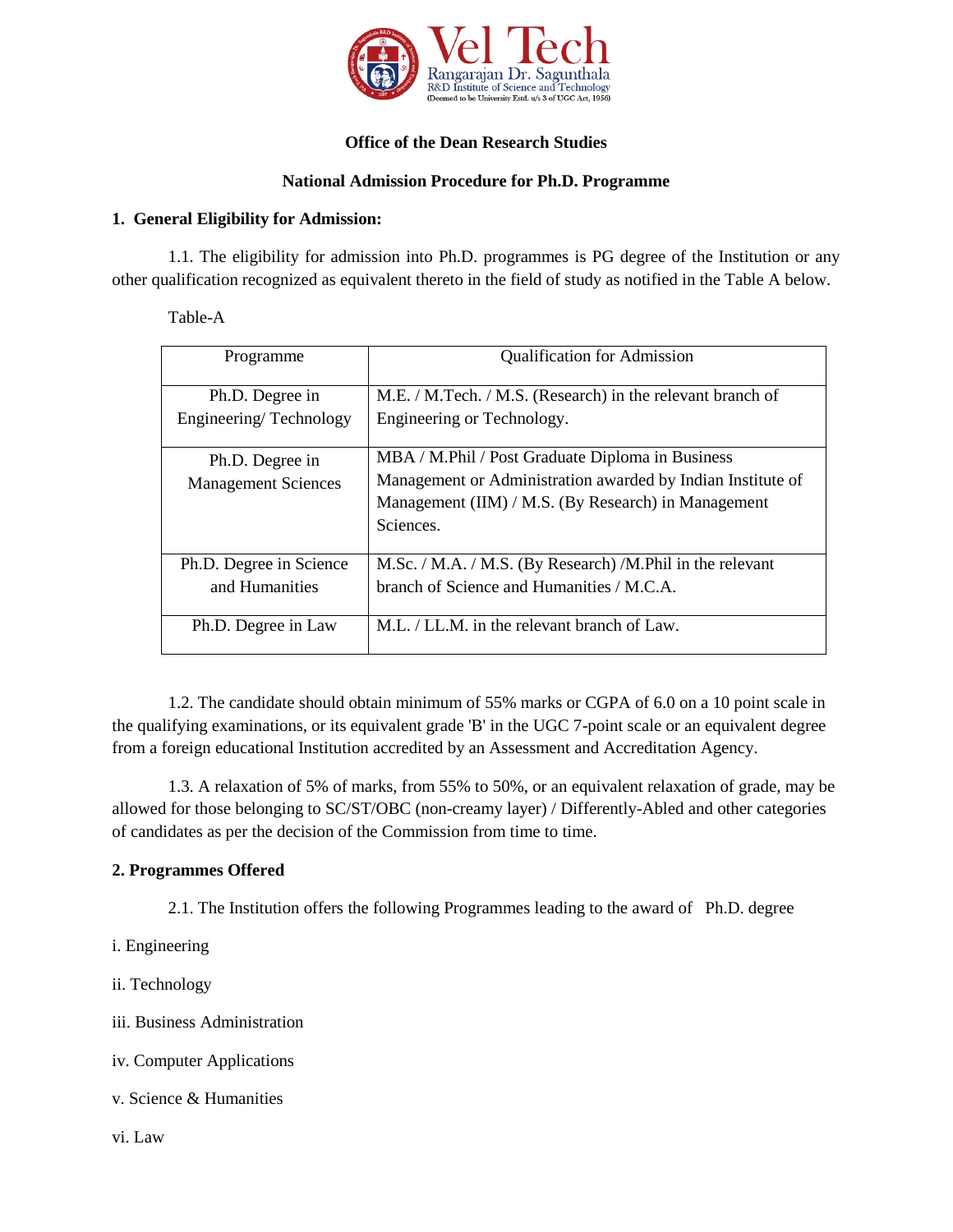2.2. The specializations offered in each of these programmes shall be listed in the Institution website from time to time.

2.3. The programmes may change or vary as may be decided by the Institution Research Board from time to time.

#### **3. Modes of Ph.D. Programme**

The programmes may be offered as Full Time, Part Time (Internal) and Part Time (Extramural) modes for any or all the programmes as may be decided by the Board from year to year but announced at the time of inviting applications for that year.

#### 3.1. **Full Time Ph.D. Programme**

3.1.1. Candidates under full-time shall do research work in the Institution and shall be available during the working hours for curricular, co-curricular and related activities.

3.1.2. Candidates in employment who want to pursue full-time studies should be sponsored by their employer and should avail leave for the research period and should get formally relieved from their duty to join the research programme.

3.1.3. Candidates who are sponsored by the AICTE under Quality Improvement Programme from Teachers of Engineering Colleges and who satisfy the eligibility conditions shall be eligible for full-time only, in the disciplines as notified in AICTE guidelines.

3.1.4. Candidates who are selected in Fellowship programme of National or any recognized bodies and who satisfy the eligibility conditions as per the regulations are eligible for full-time studies in the respective disciplines.

3.1.5. Foreign nationals sponsored by the Government of India on any exchange programme and who satisfy the eligibility conditions as per the regulations are eligible for full – time study

3.1.6. The scholars who are receiving financial assistance from the institution have to take teaching assistance work, if assigned.

#### **3.2. Part Time (Internal) Ph.D. Programme**

3.2.1. Any faculty member of the Institution possessing the minimum prescribed qualifications and one year experience or as may be decided by the Board from time to time can apply in the prescribed form to work on a part-time basis for Ph.D. degree.

3.2.2. Candidates with requisite qualifications working in research projects in Campus and selected by a selection committee constituted / approved by the Institution are eligible to register for Ph.D. after putting in at least six months of service in the project and the project should have a valid tenure of at least two years from the date of submission of application by the candidate.

#### **3.3. Part Time (Extramural) Ph.D. Programme**

The candidates who seek admission under the following categories are considered to be under part time (Extramural) Ph.D. programme.

3.3.1. Candidates working as teachers in other PG and professional colleges in permanent positions having minimum of one year experience and sponsored by their employers candidates,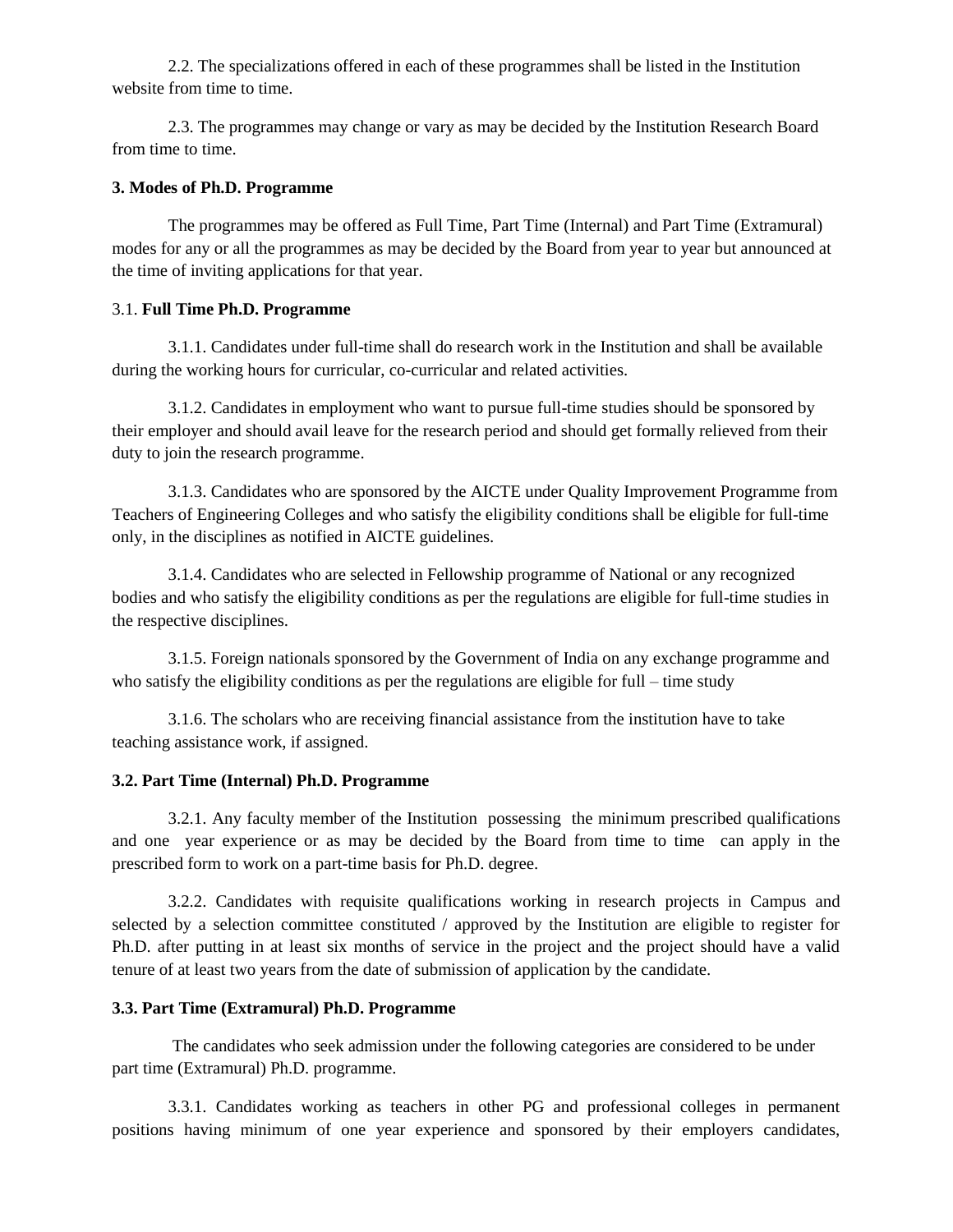sponsored by R&D organizations of following categories are eligible to apply to work on a part time basis for Ph.D. degree and shall be called Part time extramural candidates.

3.3.2. Candidates working in industrial units / R&D Departments / National Laboratories / Units of Government / Quasi Government/ any reputed organization or any other research laboratories which are recognized by the Institution to do collaborative research with the Institution and sponsored by the respective employer.

3.3.3. The extramural candidates have to submit the original No Objection Certificate (NoC) stating that he/she is permitted to pursue studies on part time basis, before submission. Also the No Objection Certificate must further state that he/she is permitted to pursue studies on part time basis and that (i) his/her official duties will permit sufficient time for research, (ii) facilities for research are available at the place of work, (iii) he/she will be permitted to attend full time course work at the Institution for at least 6 months during his/her registration for the degree if the place of work is outside 50 km radius of the Institution.

Their course work and all curricular, co-curricular activities and pre and co requisites shall be as determined by the advice of doctoral committee. In this mode, the candidates shall attend classes as prescribed by the Research Supervisor to complete courses as scheduled on any day including holidays and Sundays, along with Full time scholars or not as the case may be.

3.4. Conversion from one mode of study to the other shall not be permitted. However, the change will be permitted under extraordinary circumstances and by the approval of Vice-Chancellor on recommendation of Dean Research Studies.

### **4. Mode of Selection**

The preliminary scrutiny will be done by the Office of the Dean Research Studies and followed by Scrutiny Committee Members and also short list the eligible candidates as per norms. The short listed candidates shall be called for written exam. Syllabus for the written exam for various specializations is given in website.

4.1. Depending on number of available Research Supervisors, specialized areas and existing number of scholars, the vacant Ph.D. seats under each discipline shall be decided in advance and notified in the Institution website and through advertisements.

4.2. The Institution shall notify and hold an Entrance Examination for all eligible applicants. The syllabus of the entrance test shall consist of 50%, of research methodology and 50%, shall be subject specific. The scholar should secure 50%, marks in the entrance test so as to qualify for interview/ viva voce examination.

4.2.1. The selection of candidates, weightage of 70% to the entrance examination and 30% to the performance in the interview shall be given.

4.2.2. Relaxation of 5% of marks (from 50% to 45%) shall be allowed for the candidates belonging to SC/ST/OBC (Non-Creamy layers)/Differently-abled category in the entrance examination conducted by the Institution.

4.3. Candidates with UGC/CSIR (JRF)/NET/SLET/Teacher -Fellowships/M.Phil/ other National level eligibility test may be exempted from written entrance examinations.

4.4. The candidates short listed in written test shall be called for interview/viva-voce. The candidates are required to discuss their research interest/ area through a power point presentation before a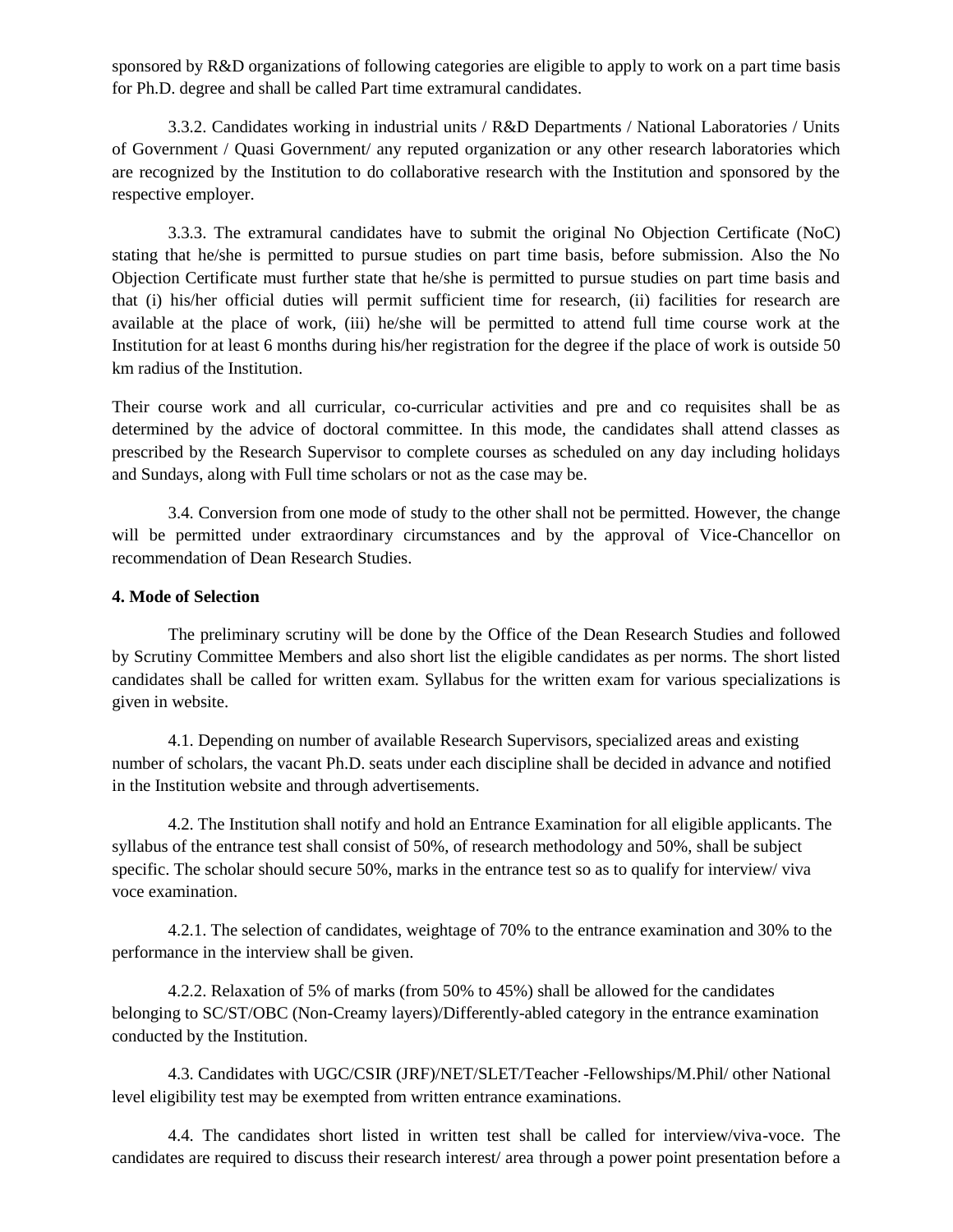duly constituted Departmental Research Committee. The Composition of DRC is as follows, Head of the department with Ph.D. Qualification as the convener, two Professors and two Associate Professors. In case of no Professor and Associate Professor, the Vice-Chancellor may nominate Assistant Professor with Ph.D. Qualification. In case, Head of the Department without Ph.D. Qualification, the Vice - Chancellor may nominate the Convener.

4.5. The interview / viva-voce shall also consider the following aspects, viz whether;

4.5.1. The candidate possess the competence for the proposed research;

4.5.2. The research work can be suitably undertaken at the Institution;

4.5.3. The proposed area of research can contribute to new/additional knowledge.

4.6. Selected candidates shall be provisionally admitted for Ph.D. programme with the approval of the Vice-Chancellor on verification of original certificates and payment of prescribed fee.

4.7. Admission into Ph.D. Programme will be made in accordance with the existing and applicable reservation rules in force.

4.8. **The list of registered candidates with particulars of their topic of research, supervisor, and date of enrollment / registration will be placed in Institution website.**

## **5. Minimum and Maximum Duration for Ph.D. Programme as per Regulations VTR DR – 2021**

| S.<br>No.      | <b>Programme</b>                              | <b>Qualification for Admission</b>                                                                                                                                                            | <b>Minimum</b><br><b>Duration</b><br>(Months)<br>Full-time /<br><b>Part-time</b> | <b>Maximum</b><br><b>Duration</b><br>(Months)<br>Full-time /<br>Part-time |
|----------------|-----------------------------------------------|-----------------------------------------------------------------------------------------------------------------------------------------------------------------------------------------------|----------------------------------------------------------------------------------|---------------------------------------------------------------------------|
| $\mathbf{1}$   | Ph.D. Degree in Engineering/<br>Technology    | M.E. / M.Tech. / M.S. (Research)<br>the<br>relevant<br><b>branch</b><br>of<br>in<br>Engineering or Technology.                                                                                | 36/48                                                                            | 72/84                                                                     |
| $\overline{2}$ | Ph.D. Degree in Management<br><b>Sciences</b> | MBA / M.Phil. / Post Graduate<br>Diploma in Business Management<br>Administration awarded by<br>or<br>Indian Institute of Management<br>(IIM) / M.S. (By Research) in<br>Management Sciences. | 36/48                                                                            | 72/84                                                                     |
|                |                                               | M.Phil.in Management Sciences.                                                                                                                                                                | 36/48                                                                            | 72/84                                                                     |
| 3              | Ph.D. Degree in Science and<br>Humanities     | M.Sc. / M.A. / M.S. (By Research)<br>/M.Phil. in the relevant branch of<br>Science and Humanities / M.C.A.                                                                                    | 48/60                                                                            | 84/96                                                                     |
|                |                                               | M.Phil. in Science and Humanities                                                                                                                                                             | 36/48                                                                            | 72/84                                                                     |
| $\overline{4}$ | Ph.D. Degree in Law                           | M.L. / LL.M. in the relevant<br>branch of Law.                                                                                                                                                | 36/48                                                                            | 72/84                                                                     |